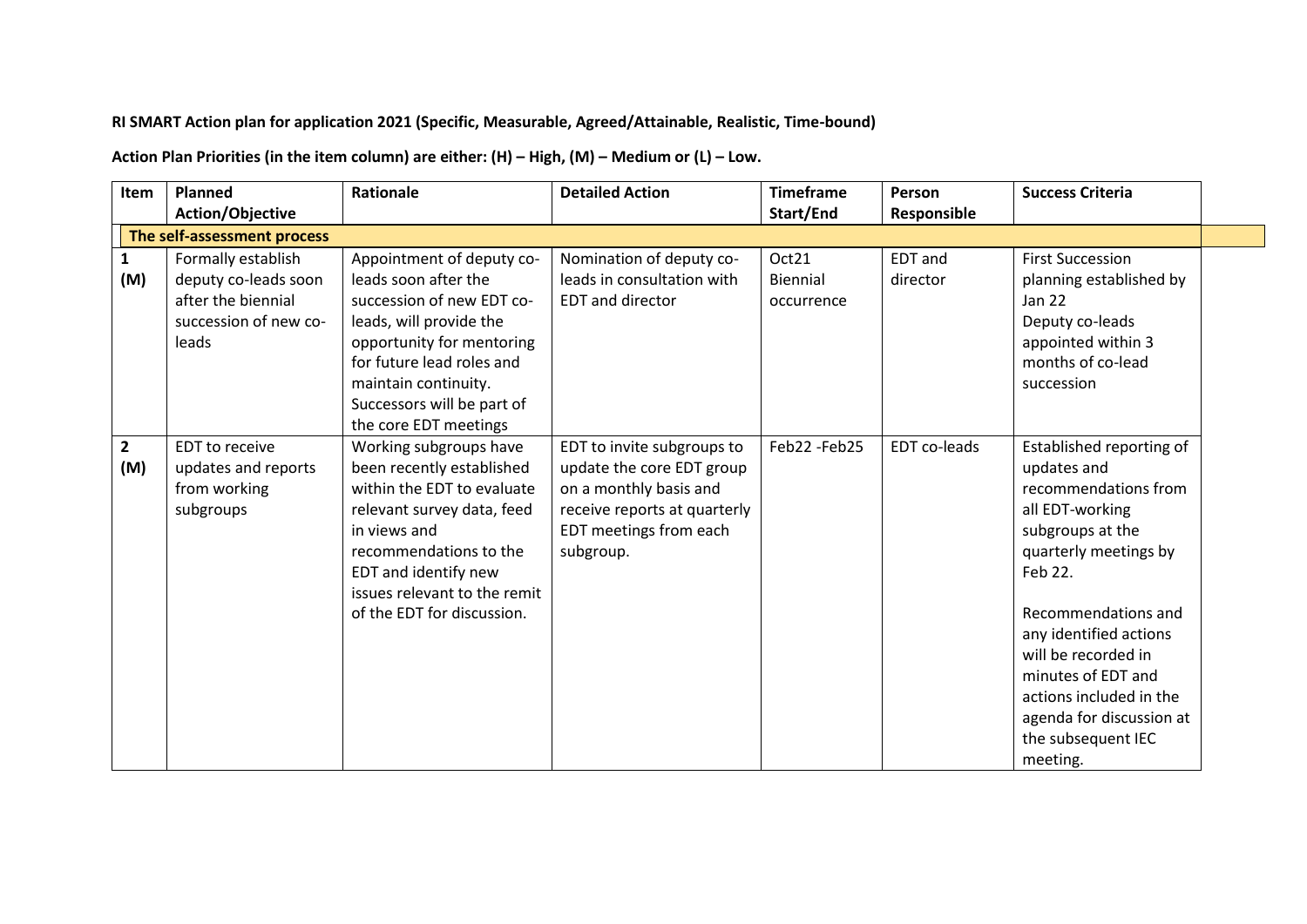| $\overline{\mathbf{3}}$<br>(M) | Establish a record of<br>attendance and<br>feedback at EDT<br>organised events                                         | We have previously<br>organised events such as<br>promotion and family<br>policy information<br>sessions, but we have not<br>recorded attendance by<br>gender or feedback in<br>these events.                                                                                                                                                                                        | Assign responsibility to an<br>EDT member for taking an<br>attendance record at EDT<br>organised institute<br>information sessions.                                                                                                                                                                                                                                                  | From Jan22 at<br>each event                        | <b>EDT Admin</b><br>support     | Person assigned<br>responsibility for<br>attendance/feedback<br>records. Statistical<br>information<br>(disaggregated by<br>gender) on EDT<br>organised events<br>presented annually at<br>EDT meeting.                                                                                                                                                                                                                                                                          |
|--------------------------------|------------------------------------------------------------------------------------------------------------------------|--------------------------------------------------------------------------------------------------------------------------------------------------------------------------------------------------------------------------------------------------------------------------------------------------------------------------------------------------------------------------------------|--------------------------------------------------------------------------------------------------------------------------------------------------------------------------------------------------------------------------------------------------------------------------------------------------------------------------------------------------------------------------------------|----------------------------------------------------|---------------------------------|----------------------------------------------------------------------------------------------------------------------------------------------------------------------------------------------------------------------------------------------------------------------------------------------------------------------------------------------------------------------------------------------------------------------------------------------------------------------------------|
| 4<br>(M)                       | Assess the impact of<br>our actions by<br>introducing a new<br>section 'Impact of<br>actions' in our annual<br>survey. | In our previous annual<br>surveys, we have never<br>specifically assessed the<br>impact of our previous<br>actions. We believe that a<br>new section 'Impact of<br>actions' in our future<br>annual surveys, updated<br>annually, will help us<br>measure the impact and<br>effectiveness of our<br>previous actions<br>It is important to be able to<br>disaggregate survey data in | (i) Introduce a new section<br>in our annual survey and<br>revise it on an annual basis.<br>(ii) Analyse results of the<br>new impact section to<br>determine whether new<br>and existing actions are<br>working and gauge<br>whether improvements<br>have been effective or if<br>additional new actions are<br>required.<br>(iii) Analysis of survey data<br>by to identify gender | Nov21 with<br>annual<br>revision<br>Jan22 annually | <b>EDT Survey</b><br>group lead | (i) Impact section added<br>to 2021 survey.<br>(ii)Survey data (with<br>response rate of at least<br>70%) indicate that at<br>least 75% of<br>respondents indicate<br>that the actions<br>introduced by the EDT<br>have had an impact.<br>Actions that are not<br>seen as successful,<br>suggestions added to<br>open text boxes, or any<br>gender specific issues,<br>are further reviewed.<br>iii) This will enable us to<br>identify if new actions<br>have different impacts |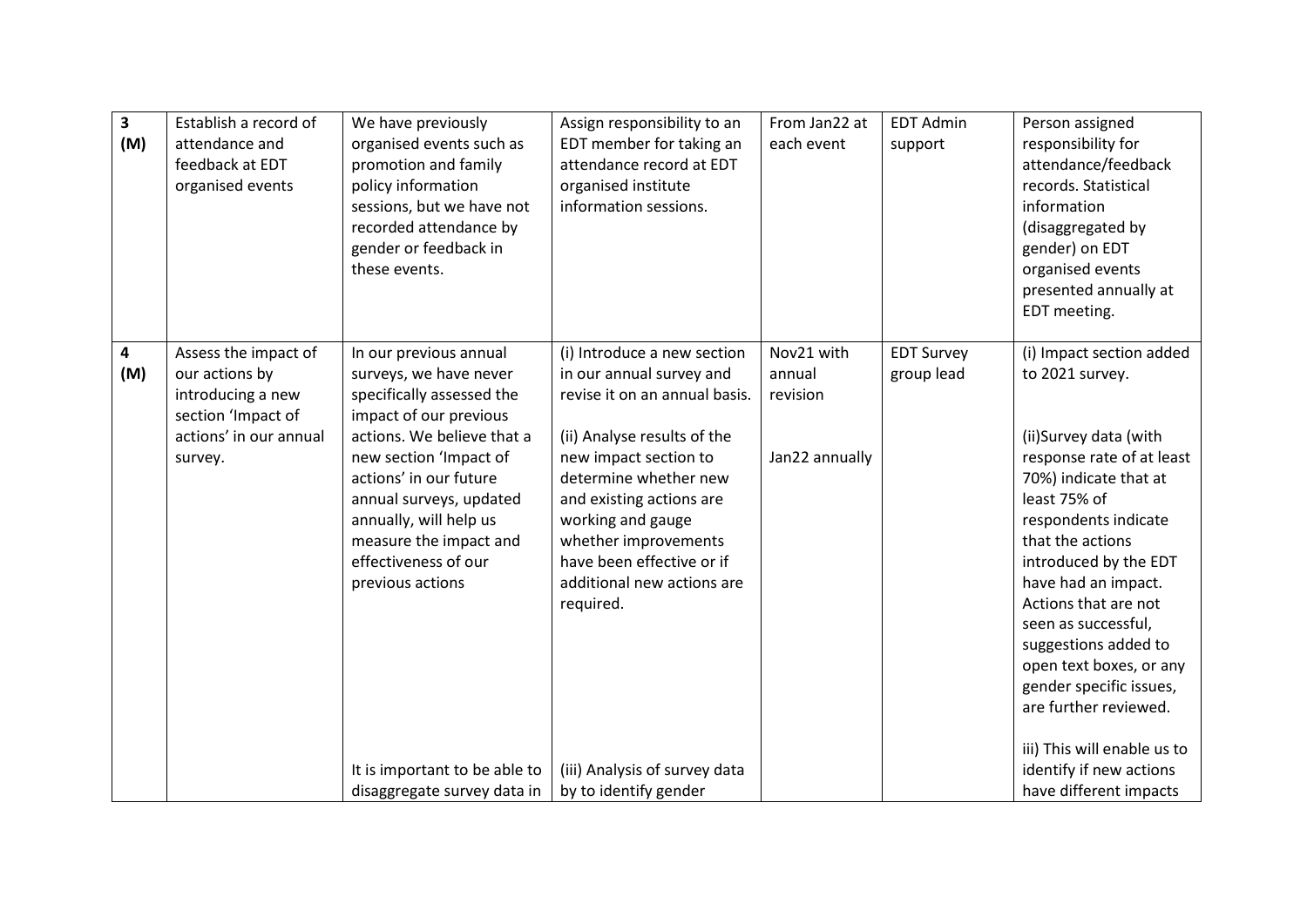|          | Analysis of survey data<br>disaggregated by<br>gender | respect of gender to<br>identify gender-specific<br>issues When the annual<br>staff survey moved to a<br>survey Monkey platform<br>(several years ago)<br>consideration of the need<br>to be able to disaggregate<br>data in respect of gender<br>was not taken into<br>account.                                                                                                                                                                                                                                            | specific trends in our<br>responses which require<br>action.                                                                                                                                | Jan22<br>Annually |                                          | on female or male<br>colleagues and similarly<br>in respect of our<br>postgraduate research<br>students.                                                |
|----------|-------------------------------------------------------|-----------------------------------------------------------------------------------------------------------------------------------------------------------------------------------------------------------------------------------------------------------------------------------------------------------------------------------------------------------------------------------------------------------------------------------------------------------------------------------------------------------------------------|---------------------------------------------------------------------------------------------------------------------------------------------------------------------------------------------|-------------------|------------------------------------------|---------------------------------------------------------------------------------------------------------------------------------------------------------|
|          | <b>Communication</b>                                  |                                                                                                                                                                                                                                                                                                                                                                                                                                                                                                                             |                                                                                                                                                                                             |                   |                                          |                                                                                                                                                         |
| 5<br>(M) | Improve timing of<br>Institute theme<br>meetings.     | The past 2 staff surveys<br>(2019 & 20) indicates the<br>timing of staff meetings are<br>only convenient for ~50%<br>of staff (similar for both<br>genders) to attend their<br>respective theme meetings<br>including online meetings<br>during the pandemic.<br>Consequently, staff may be<br>missing information on<br>developments and<br>opportunities to feedback<br>concerns to senior<br>management.<br>RI themes hold meetings<br>on different days at<br>different times of the day<br>allowing the possibility to | Dates, times and teams<br>meeting links (while home<br>working continues) for all<br>four theme meetings to be<br>circulated to all staff by<br>inclusion in our fortnightly<br>newsletter. | Jul23<br>Embedded | Admin support<br>& newsletter<br>manager | An increase in the<br>number staff from 50%<br>to 70%, who can attend<br>at least one monthly<br>theme meeting. Data<br>collected from 2023<br>surveys. |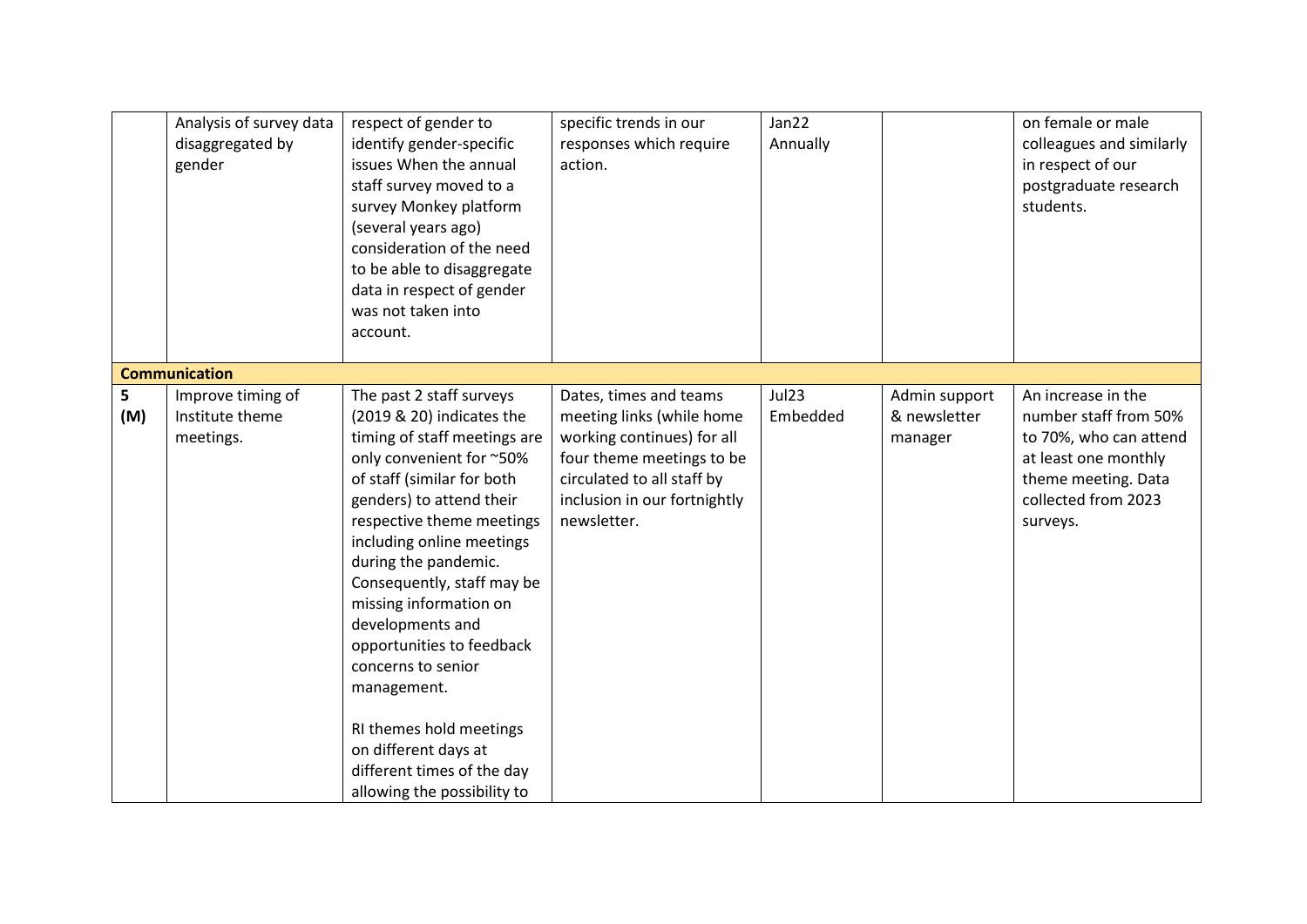|                       |                                                                                       | attend an alternative<br>convenient theme meeting.                                                                                                              |                                                                                                                                                                                                                           |                                          |                                                         |                                                                                                                                                                      |
|-----------------------|---------------------------------------------------------------------------------------|-----------------------------------------------------------------------------------------------------------------------------------------------------------------|---------------------------------------------------------------------------------------------------------------------------------------------------------------------------------------------------------------------------|------------------------------------------|---------------------------------------------------------|----------------------------------------------------------------------------------------------------------------------------------------------------------------------|
| 6<br>(H)              | Improve the<br>effectiveness of<br>communications<br>between management<br>and staff. | In the most recent survey<br>(Nov 20), only 42% of staff<br>(51% (21)W, 45% (13)M,<br>0% (0) PNTA) were fully<br>satisfied with general<br>communication in the | (i) Publicise and add link to<br>IEC meeting minutes in our<br>fortnightly newsletter.<br>(ii) Appoint a<br>communications officer to                                                                                     | From Oct21<br>Jan22                      | EDT co-leads<br>Media co-<br>ordinator<br>EDT co-leads  | (i) Regular links to IEC<br>meeting minutes in<br>newsletter by Dec21<br>(ii) Communications<br>officer appointed to                                                 |
|                       |                                                                                       | institute and 47% were<br>partially satisfied (39%<br>(16)W, 55% (16)M, 55%<br>(6) PNTA).                                                                       | update noticeboards<br>situated in communal areas<br>beside printers and<br>photocopiers with general<br>institute information. This<br>will include the newsletter<br>which is not always read on<br>day of publication. |                                          |                                                         | increase communication<br>within the institute<br>during first quarterly<br>EDT in 2022.                                                                             |
|                       |                                                                                       |                                                                                                                                                                 | (iii) Use the annual survey<br>to assess if the inclusion of<br>a regular communication<br>from the director improves<br>management/staff<br>communication                                                                | Nov 22/Jan 23<br>(on an annual<br>basis) | <b>EDT Survey</b><br>group lead                         | (iii) An increase in the<br>percentage of staff from<br>42% to 65% fully<br>satisfied with<br>communication as<br>measured by staff<br>surveys from 2022<br>onwards. |
|                       | 2. PG students - Gender balance and training                                          |                                                                                                                                                                 |                                                                                                                                                                                                                           |                                          |                                                         |                                                                                                                                                                      |
| $\overline{7}$<br>(H) | Increase the<br>proportion of male<br>postgraduate students<br>applying for Rowett    | Over the last 3yrs, data<br>from postgraduate<br>admissions office show on<br>average only 29% of                                                               | (i) Update images and<br>promotional videos on our<br>Rowett course details<br>webpage to include more                                                                                                                    | Apr22/Oct23                              | Course<br>coordinators,<br>University<br>administration | (i) Update of images<br>and promotional videos<br>on website, by Jun22.                                                                                              |
|                       |                                                                                       | registrations for MSc                                                                                                                                           | male role models.                                                                                                                                                                                                         |                                          | office, Website                                         |                                                                                                                                                                      |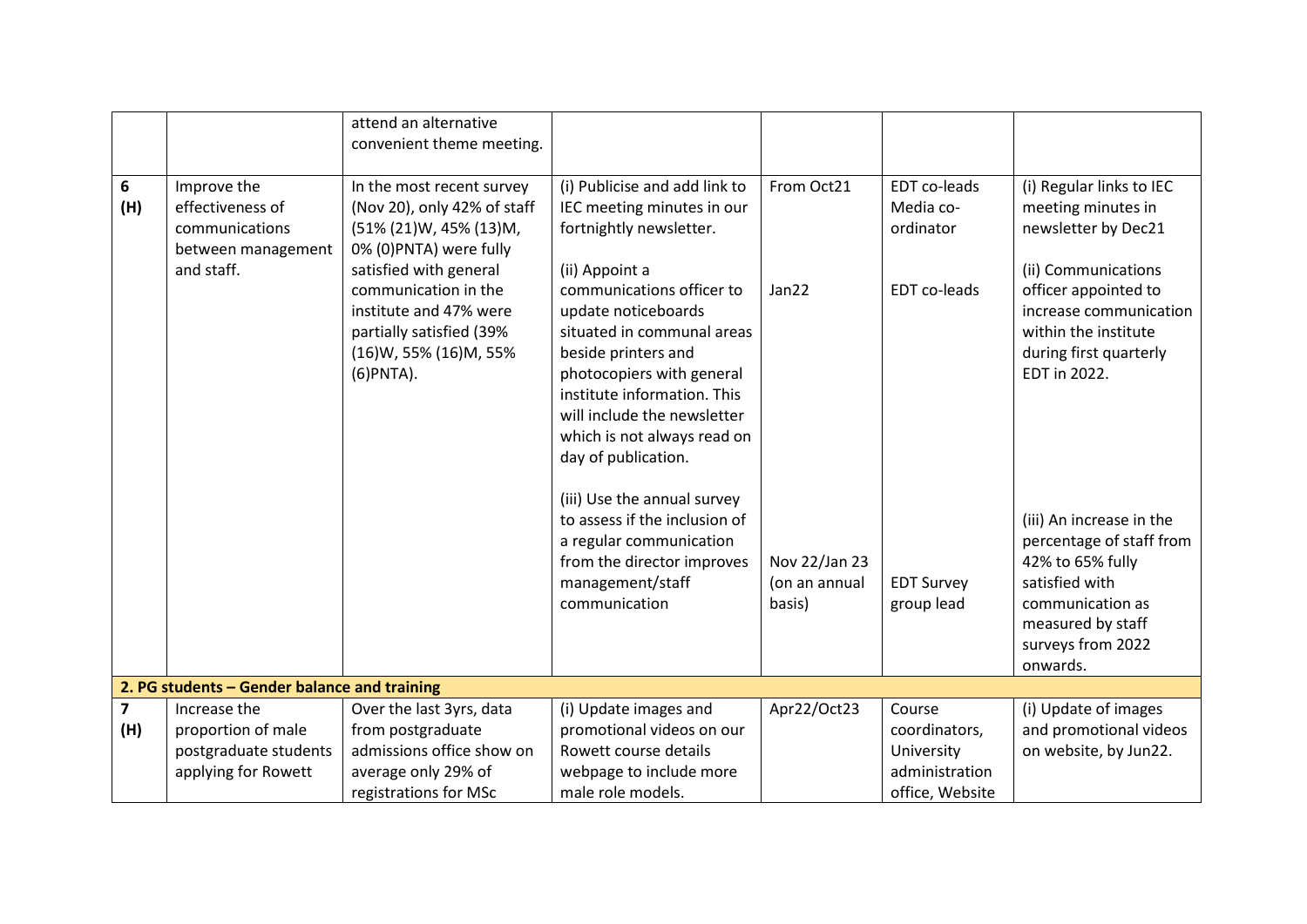|     | MSc nutrition courses, | nutrition courses are men.  |                             |             | administrator      |                          |
|-----|------------------------|-----------------------------|-----------------------------|-------------|--------------------|--------------------------|
|     | and PhD study          | This is consistent with     | (ii) Work with student      |             | and                | (ii) Male role models    |
|     |                        | <b>HESA data showing</b>    | admissions team to change   |             | EDT co-leads       | appear in promotional    |
|     |                        | significantly more females  | promotional literature sent |             |                    | literature, by Jun22     |
|     |                        | enrol on nutrition degree   | to prospective students to  |             |                    |                          |
|     |                        | courses.                    | include more male role      |             |                    |                          |
|     |                        | The current gender profile  | models                      |             |                    |                          |
|     |                        | of PhD students is 5M:18W   |                             |             |                    | (iii) 100% of student    |
|     |                        | with 2 yearly cohorts (2018 | (iii) lobby HoS to ensure   |             |                    | selectors to receive     |
|     |                        | &20) with no male PhD       | student selectors have      |             |                    | unconscious bias         |
|     |                        | students.                   | received unconscious bias   |             |                    | training, prior to       |
|     |                        | To increase both male PGT   | training prior to selecting |             |                    | selecting candidates for |
|     |                        | and PGR students, we need   | candidates for open         |             |                    | open competition         |
|     |                        | to increase the number of   | competition studentships.   |             |                    | studentships. By Dec22.  |
|     |                        | applications from men.      |                             |             |                    |                          |
|     |                        | Increased applications      |                             |             |                    |                          |
|     |                        | from males for open         |                             |             |                    | Overall: An increase in  |
|     |                        | competition PGR study will  |                             |             |                    | male participants on     |
|     |                        | increase the likelihood for |                             |             |                    | MSc nutrition courses    |
|     |                        | further interview and       |                             |             |                    | from 29% to 40%. By      |
|     |                        | selection.                  |                             |             |                    |                          |
|     |                        |                             |                             |             |                    | Oct23.                   |
|     |                        |                             |                             |             |                    | Increase male PhD        |
|     |                        |                             |                             |             |                    | student applications     |
|     |                        |                             |                             |             |                    | for open competition     |
|     |                        |                             |                             |             |                    | PhD studentships         |
|     |                        |                             |                             |             |                    | with the aim of          |
|     |                        |                             |                             |             |                    | increasing male          |
|     |                        |                             |                             |             |                    | PhD students from        |
|     |                        |                             |                             |             |                    | 23% to 40%. By           |
|     |                        |                             |                             |             |                    | Oct23                    |
| 8   | Improve careers        | 72% (91% (10)W; 57%         | We will communicate with    | Oct21/Jul22 | <b>EDT Student</b> | An increase in students  |
| (M) | advice and support for | (3)M) of respondents in the | the careers advisory        |             | reps               | with careers advisors    |
|     |                        | postgrad survey indicated   | service (CAS) to what       |             | CAS                | from CAS from 28% to     |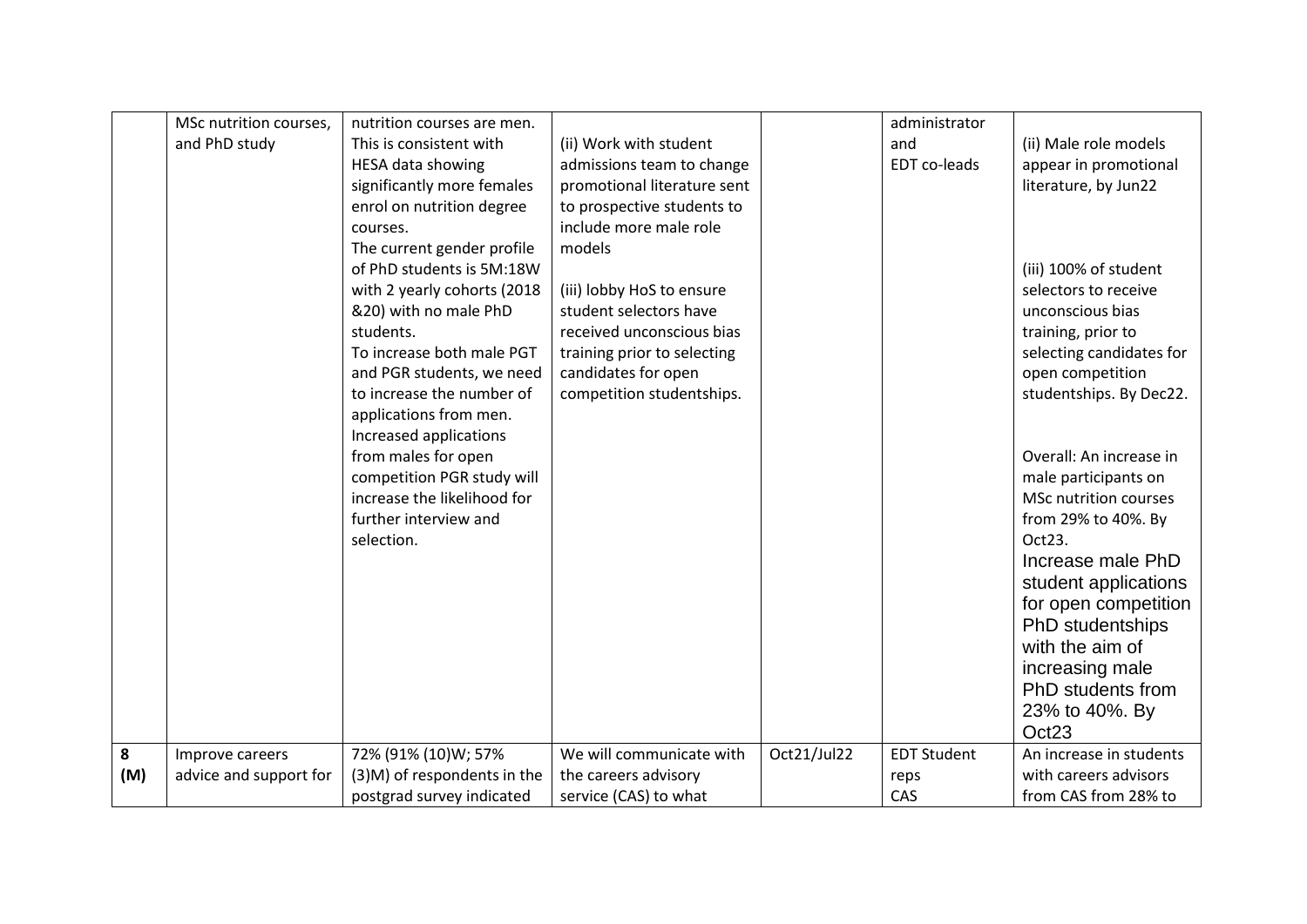|           | postgraduate research<br>students                                                                                                             | they did not have a careers<br>advisor. We consider that<br>all students should be<br>more aware of careers<br>support and alternative<br>careers                                                                                                      | support can be given and<br>arrange a presentation for<br>students from CAS, so CAS<br>can set out the support<br>they can give.                                                                   |                   |                                                                       | 50% by Jul22 as<br>measured in 2022<br>student survey.                                                                                                                                                                          |
|-----------|-----------------------------------------------------------------------------------------------------------------------------------------------|--------------------------------------------------------------------------------------------------------------------------------------------------------------------------------------------------------------------------------------------------------|----------------------------------------------------------------------------------------------------------------------------------------------------------------------------------------------------|-------------------|-----------------------------------------------------------------------|---------------------------------------------------------------------------------------------------------------------------------------------------------------------------------------------------------------------------------|
| 9<br>(L)  | Increase awareness<br>among postgraduate<br>students of equality<br>and diversity<br>challenges within the<br>field of nutrition<br>research. | Some of postgraduate<br>students will inevitably<br>take a career in an<br>academic institution, but<br>whatever career students<br>follow, it is important that<br>they are aware of the<br>importance of equality and<br>diversity in the workplace. | (i) Negotiate access for PGR<br>and PGT students to the<br>university's E&D e-training<br>modules<br>(ii) To make E&D training<br>for PGR and institute<br>administered PGT students<br>mandatory. | Jan23/Dec24       | Course co-<br>ordinators, PGR<br>advisor &<br>Director of<br>Teaching | (i) Access to E&D<br>training modules in<br>place by Jun23.<br>(ii) 100% of new intakes<br>of RI PGR and PGT<br>students will complete<br>E&D training.<br>Monitored by PGR<br>advisor and course co-<br>ordinators. By Dec 24. |
| 10<br>(L) | Appoint a staff and a<br>student STEMM<br>lecture co-ordinator                                                                                | <b>Our STEMM lectures</b><br>whereby an invited female<br>researcher gives research<br>seminar and information<br>on career path, have been<br>well received. Suggestions<br>and invitations have relied<br>on a co-lead to organise<br>this event.    | Appoint a staff and a<br>student STEMM lecture co-<br>ordinator from within EDT.                                                                                                                   | Jan 22-Apri22     | EDT co-leads                                                          | A staff and student<br>STEMM lecture co-<br>ordinator appointed. By<br>Apr 22                                                                                                                                                   |
|           | 3. Career development, training and promotion                                                                                                 |                                                                                                                                                                                                                                                        |                                                                                                                                                                                                    |                   |                                                                       |                                                                                                                                                                                                                                 |
|           | 3i. Training, promotion and contribution awards                                                                                               |                                                                                                                                                                                                                                                        |                                                                                                                                                                                                    |                   |                                                                       |                                                                                                                                                                                                                                 |
| 11<br>(M) | We will monitor and<br>record uptake of                                                                                                       | Training is important for<br>career development and to<br>enhance promotion                                                                                                                                                                            | We will devise a<br>mechanism to record<br>uptake and approvals of                                                                                                                                 | Jan23<br>embedded | <b>EDT Career</b><br>development<br>group lead                        | Establish a mechanism<br>for recording training                                                                                                                                                                                 |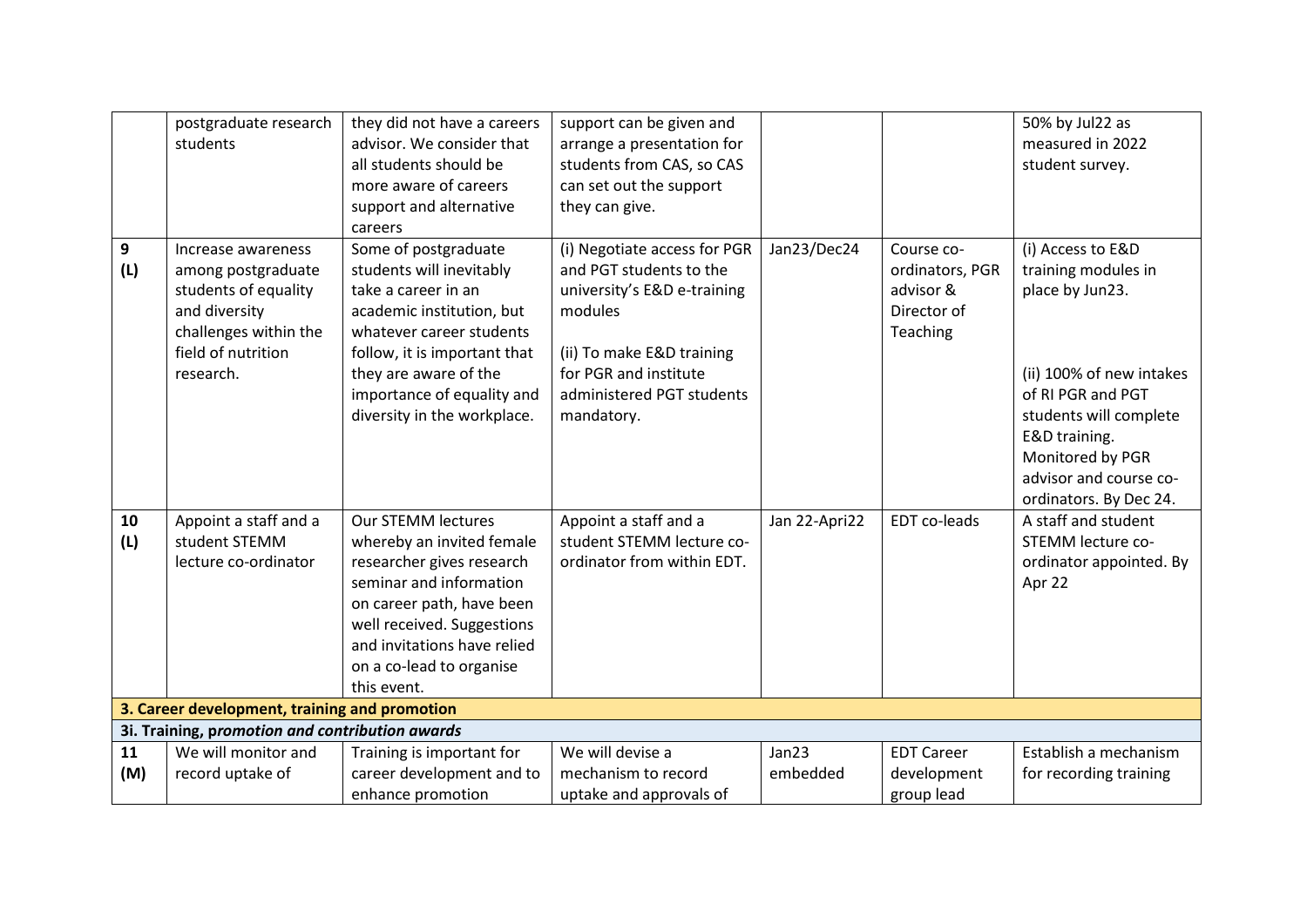|           | training activities by<br>gender                                                                                                                             | prospects. There is no<br>institute collation of<br>training requested and<br>granted, whether it has<br>been effective or if there is<br>any gender bias in the<br>number of applications or<br>those approved.                                                                                                       | training requests and<br>analyse for gender ratio.                                                                                                                                                                                                    |                               |                                                                                                         | requests and approvals<br>by Jun23.<br><b>Annual statistics</b><br>(disaggregated by<br>gender) to be published<br>in the EDT annual report<br>and submitted to the<br>IEC. By Dec23            |
|-----------|--------------------------------------------------------------------------------------------------------------------------------------------------------------|------------------------------------------------------------------------------------------------------------------------------------------------------------------------------------------------------------------------------------------------------------------------------------------------------------------------|-------------------------------------------------------------------------------------------------------------------------------------------------------------------------------------------------------------------------------------------------------|-------------------------------|---------------------------------------------------------------------------------------------------------|-------------------------------------------------------------------------------------------------------------------------------------------------------------------------------------------------|
| 12<br>(M) | Organise line manager<br>workshops every two<br>years for new staff<br>and as a refresher for<br>experienced line<br>managers                                | New staff require line<br>manager training, and<br>since line manager duties<br>change over time all staff<br>need refresher sessions.<br>Furthermore, an<br>explanation of<br>requirements and<br>responsibilities will achieve<br>better understanding of<br>the importance the role of<br>the line manager.         | Set up biennial workshops<br>with the university staff<br>development presentation                                                                                                                                                                    | Jul22. On a<br>biennial basis | Career<br>development<br>lead. University<br><b>Staff</b><br>development<br>team, EDT<br>admin support. | Attendance record. All<br>line managers to attend<br>one training session at<br>least once every 4<br>years, by Jul 23                                                                          |
| 13<br>(H) | Clarity of the criteria<br>to be achieved for<br>staff who are at the<br>top of their grade to<br>qualify for<br>contribution awards or<br>further promotion | HR data show very few<br>staff were put forward<br>contribution awards over<br>the last 5 years and the<br>annual survey routinely<br>indicates only 50% of staff<br>put forward for promotion<br>were encouraged by their<br>line manager. This may be<br>due to a lack of awareness<br>by staff for the criteria for | i) Run promotion seminars<br>every 2 years, detailing the<br>process (and updating any<br>changes), focussing on the<br>roles of staff and line<br>managers, highlighting the<br>necessary criteria for both<br>promotion and<br>contribution awards. | Jul22<br>Biennially           | <b>EDT Career</b><br>development<br>lead & HR<br>advisor                                                | i) Assessed via<br>annual staff survey<br>with a target for 90%<br>of staff indicating<br>they are aware of<br>the criteria for<br>contribution award<br>and promotion. By<br>Nov <sub>22</sub> |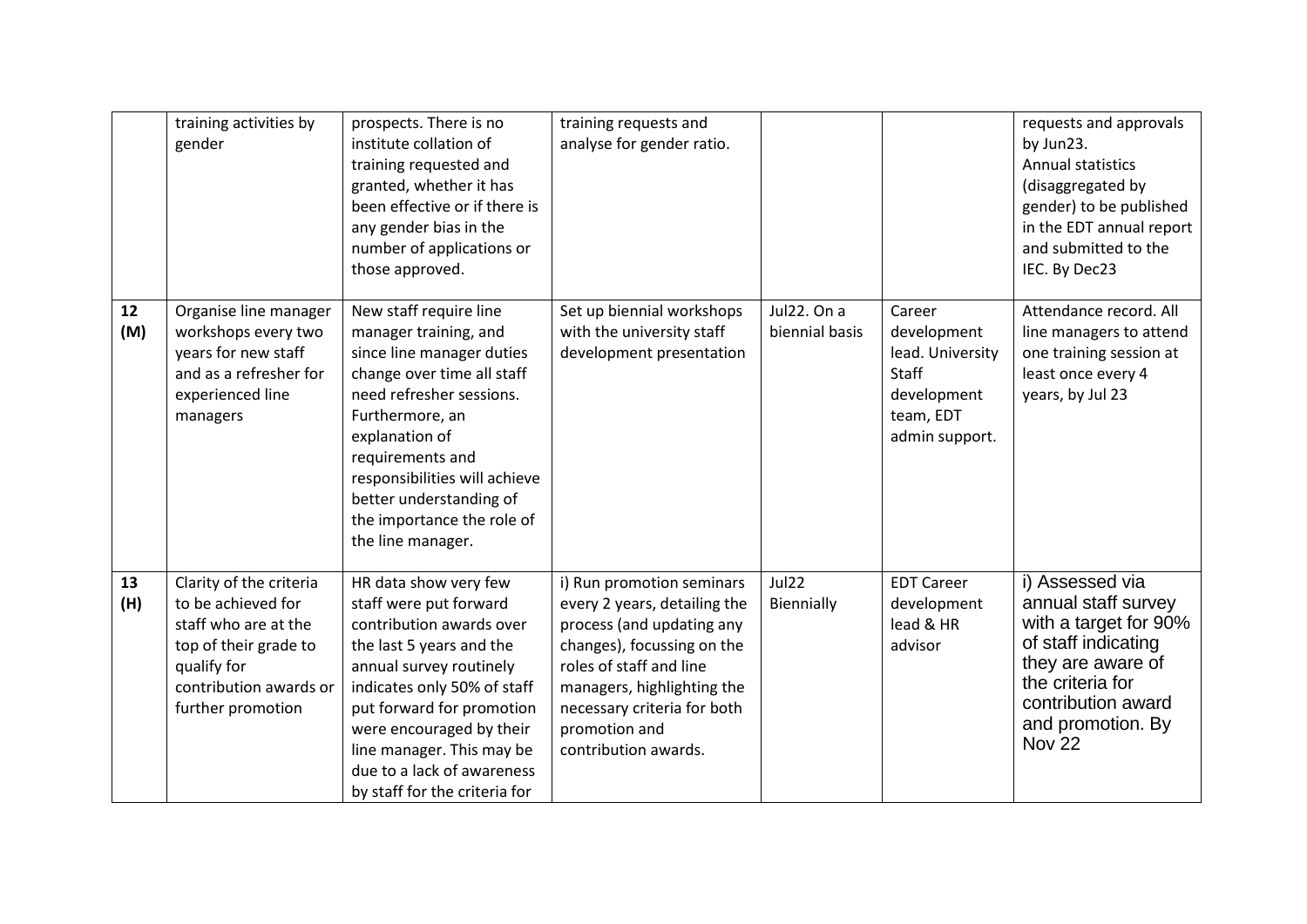|           |                                                                                                                                                                  | contribution awards or<br>promotion as 19% of staff<br>$(12\% (5)W, 28\% (8)M)$<br>indicate in the 2020 annual<br>survey that they may not<br>have a good understanding<br>of the promotion process. | ii) The annual review<br>checklist will be modified<br>to promote discussion on<br>career progression and<br>staff development and will<br>also include a new item on<br>discussion of contribution<br>awards. | Nov22                                 | EDT co-leads                             | ii) Greater than 95% of<br>respondents (current<br>baseline 80%) indicate<br>career progression<br>discussed during annual<br>review, monitored by<br>collation of checklists<br>from 2022 annual<br>review.                                  |
|-----------|------------------------------------------------------------------------------------------------------------------------------------------------------------------|------------------------------------------------------------------------------------------------------------------------------------------------------------------------------------------------------|----------------------------------------------------------------------------------------------------------------------------------------------------------------------------------------------------------------|---------------------------------------|------------------------------------------|-----------------------------------------------------------------------------------------------------------------------------------------------------------------------------------------------------------------------------------------------|
|           |                                                                                                                                                                  |                                                                                                                                                                                                      |                                                                                                                                                                                                                |                                       |                                          | Overall - A target 1-2%<br>of staff put forward<br>annually for a<br>contribution award. By<br>Jan 23.<br>Promotion applications<br>encouraged by line<br>managers increased<br>from 50% to 75% as<br>measured in staff<br>surveys from 2023. |
| 14<br>(H) | Arrange annually<br>scheduled bookable<br>meetings in<br>confidence with HR for<br>individuals considering<br>a promotion<br>application for<br>bespoke guidance | i): On average there have<br>been 6 applications per<br>year (all grades) over the<br>last 5 years with a success<br>rate - 50% M vs 68% W.                                                          | i): Arrange 1:1 meetings<br>with HR prior to launch of<br>promotion process to guide<br>and give feedback to<br>potential applicants.                                                                          | From 2021/22<br>Promotion<br>exercise | <b>EDT Career</b><br>development<br>lead | i) An Increase in the<br>success rate for<br>promotions for men<br>from 50% to 80% and<br>women from 68% to<br>80%. By Aug23                                                                                                                  |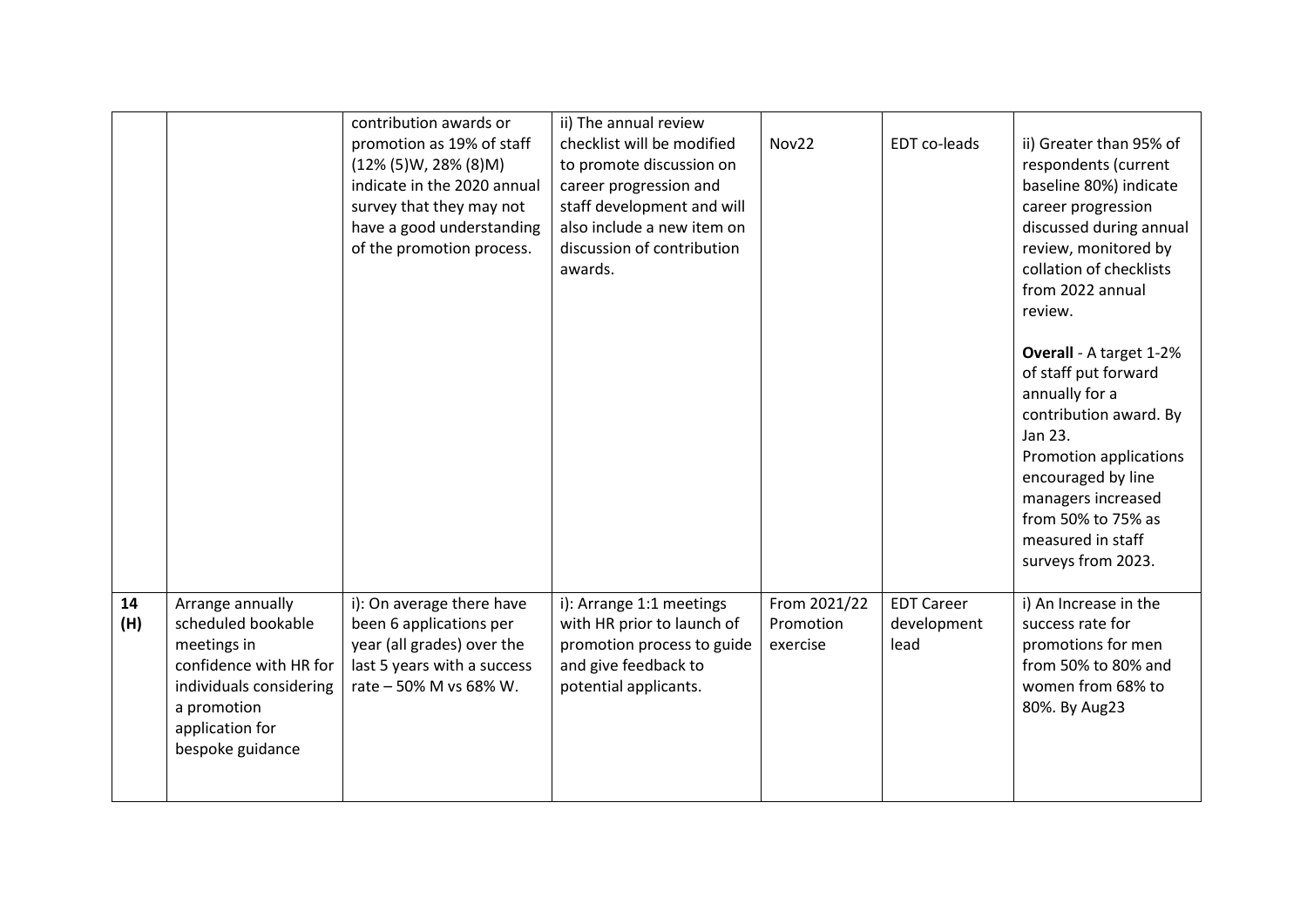| 15<br>(H) | Increase the number<br>of men applying for<br>promotion                                                                                            | i) on a proportional basis<br>over the past 5 years,<br>applications for promotion<br>from men have been<br>significantly lower (1 in 2.6<br>F vs 1 in 4.5 M)                  | i) Invite all male staff<br>members to give their<br>views via confidential and<br>anonymous questionnaire<br>on perceived barriers to<br>applying for promotion and<br>how they overcame them       | Nov22/Jun23            | <b>EDT Career</b><br>development<br>lead  | i) An understanding of<br>barriers which result in<br>a lower percentage of<br>male staff applying for<br>promotion leading to<br>formulation of an action<br>point. By Jun 23 |
|-----------|----------------------------------------------------------------------------------------------------------------------------------------------------|--------------------------------------------------------------------------------------------------------------------------------------------------------------------------------|------------------------------------------------------------------------------------------------------------------------------------------------------------------------------------------------------|------------------------|-------------------------------------------|--------------------------------------------------------------------------------------------------------------------------------------------------------------------------------|
|           |                                                                                                                                                    | ii) In the past 5 years only<br>3M have applied for<br>promotion to Grade 7 or<br>above, none were<br>successful.                                                              | ii) IEC to identify potential<br>candidates of men at<br>Grade 6 and encourage<br>candidates to develop<br>applications through a<br>mentorship programme.                                           | Nov22                  | Directorin<br>consultation<br>with IEC    | ii) An increase in the<br>number of men applying<br>for the mentoring<br>programme and<br>subsequent promotion.<br>By Dec24                                                    |
| 16<br>(H) | Promote the benefits<br>of mentoring to<br>increase the number<br>of applications and<br>success rate for<br>promotion among all<br>academic staff | Over the past 5 years<br>academic staff there has<br>been only 7 applications<br>from women 7 (3<br>unsuccessful and 4<br>successful [3 at grade 9])<br>and 3 from men (none   | (i) conduct a survey of<br>post-doctoral staff on<br>open-ended funding<br>limited contracts to find<br>out the awareness of<br>promotion prospects.                                                 | Apr 22/Jun22<br>Oct 22 | <b>EDT Career</b><br>development<br>lead. | (i) 75% of postdoctoral<br>staff responding to<br>specific survey issued by<br>Jun22<br>(ii) Mentoring<br>information session                                                  |
|           |                                                                                                                                                    | successful) for promotion<br>to grades 7 to 9.<br>Staff at lower grades on<br>open ended time limited<br>contracts maybe unaware<br>that promotion is equally<br>open to them. | (ii) Hold an information<br>session for all academic<br>staff on the benefits of<br>mentoring with particular<br>emphasis on encouraging<br>staff on open ended time<br>limited contracts to attend. |                        | EDT mentor co-<br>ordinator               | organised in Oct22.                                                                                                                                                            |
|           |                                                                                                                                                    | Although the 2020 staff<br>survey reveals 93% of staff                                                                                                                         | (iii) Reinforce the benefits<br>and opportunities for                                                                                                                                                |                        |                                           | (iii) Regular inclusion of<br>mentoring benefits in                                                                                                                            |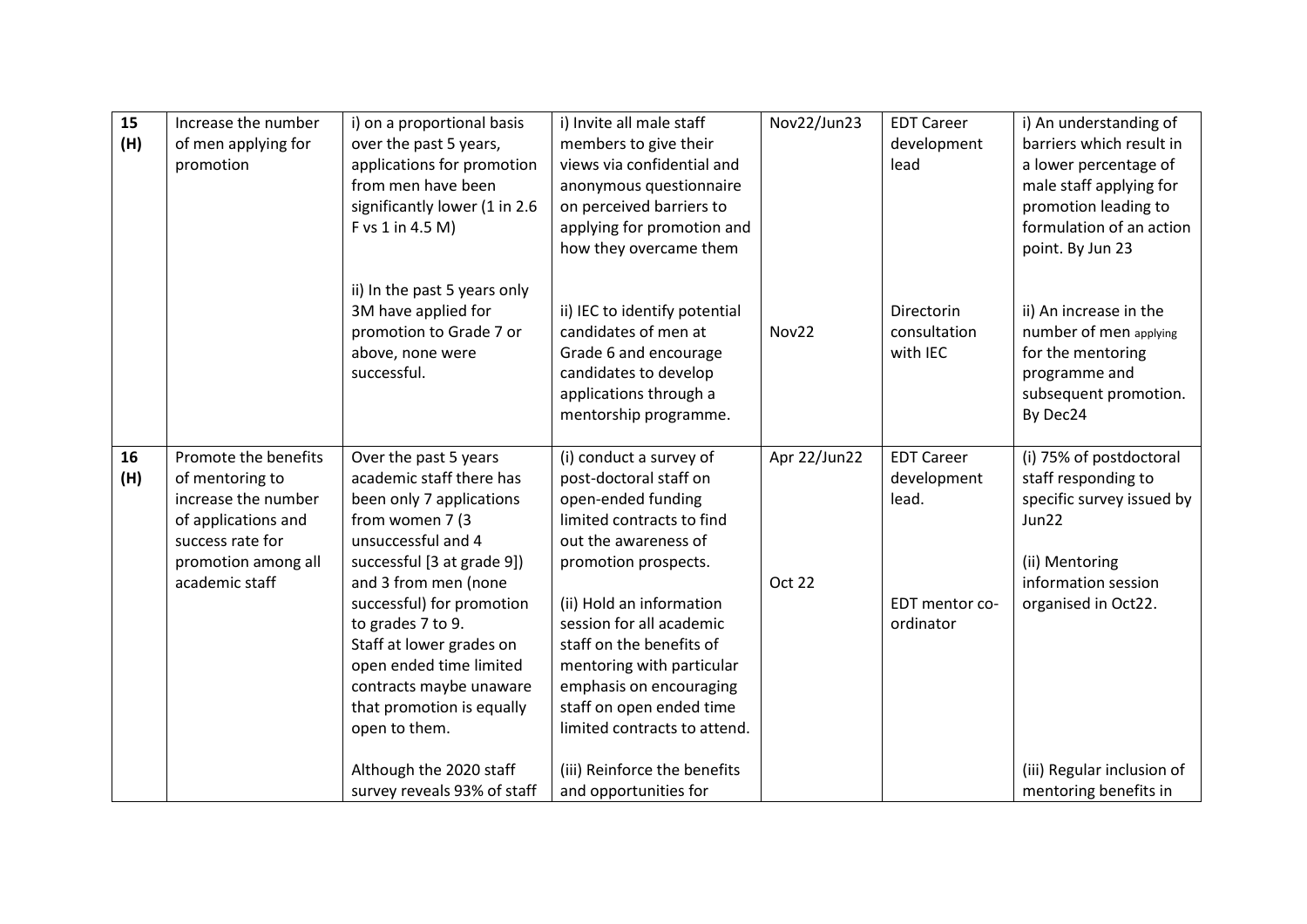|           |                                                                                   | are aware of the university<br>mentoring scheme (93%W,<br>90%M the uptake is very<br>low (only 2 mentees). The<br>staff survey revealed 47%<br>of staff were unaware of<br>our RI mentor advisor.<br>Promoting mentoring as<br>new staff join the institute<br>may be more successful to<br>increase mentor uptake.                                                      | mentoring and promote<br>RI's mentor advisor in our<br>newsletter at 3 months<br>intervals.<br>(iv) Promote mentoring<br>schemes during the<br>induction process to new<br>staff members by including<br>meeting with AS mentor<br>co-ordinator.          | Apr22<br><b>Oct 21</b><br>Embedded | EDT mentor co-<br>ordinator<br>EDT admin<br>support | newsletter. Ongoing<br>from Apr22.<br>(iv) Induction checklist<br>returns to show 100% of<br>new academic staff<br>having met mentor co-<br>ordinator.                                                                   |
|-----------|-----------------------------------------------------------------------------------|--------------------------------------------------------------------------------------------------------------------------------------------------------------------------------------------------------------------------------------------------------------------------------------------------------------------------------------------------------------------------|-----------------------------------------------------------------------------------------------------------------------------------------------------------------------------------------------------------------------------------------------------------|------------------------------------|-----------------------------------------------------|--------------------------------------------------------------------------------------------------------------------------------------------------------------------------------------------------------------------------|
|           |                                                                                   |                                                                                                                                                                                                                                                                                                                                                                          |                                                                                                                                                                                                                                                           |                                    |                                                     | <b>Overall:</b> An increase in<br>the number of<br>successful applications<br>from academic staff at<br>grade 6-8 from an<br>average of 0.6 per year<br>to 1 per year. From<br>2023 promotion round.                     |
| 17<br>(L) | To seek feedback on<br>the support for<br>parental leave and<br>returning to work | We need to assess whether<br>there is any deficiency in<br>the support prior to taking<br>maternity/paternity leave<br>and for returning to work.<br>Due in part to the<br>demographic of the<br>institute, the number of<br>staff in the past 5 years<br>having new-born children<br>has been very low and is<br>likely to continue to be low<br>in the short to medium | Contact individuals who<br>have taken<br>maternity/paternity leave<br>and invite them to give<br>feedback in response to a<br>questionnaire or individual<br>meetings as preferred. Any<br>issues identified will be<br>raised with senior<br>management. | <b>Jan 22</b><br>Embedded          | <b>EDT Family</b><br>leave advisor                  | An invitation issued to<br>100% staff taking<br>maternity or paternity<br>to give feedback. Any<br>issues identified will be<br>raised with senior<br>management and<br>specific actions devised.<br>Ongoing from Jan22. |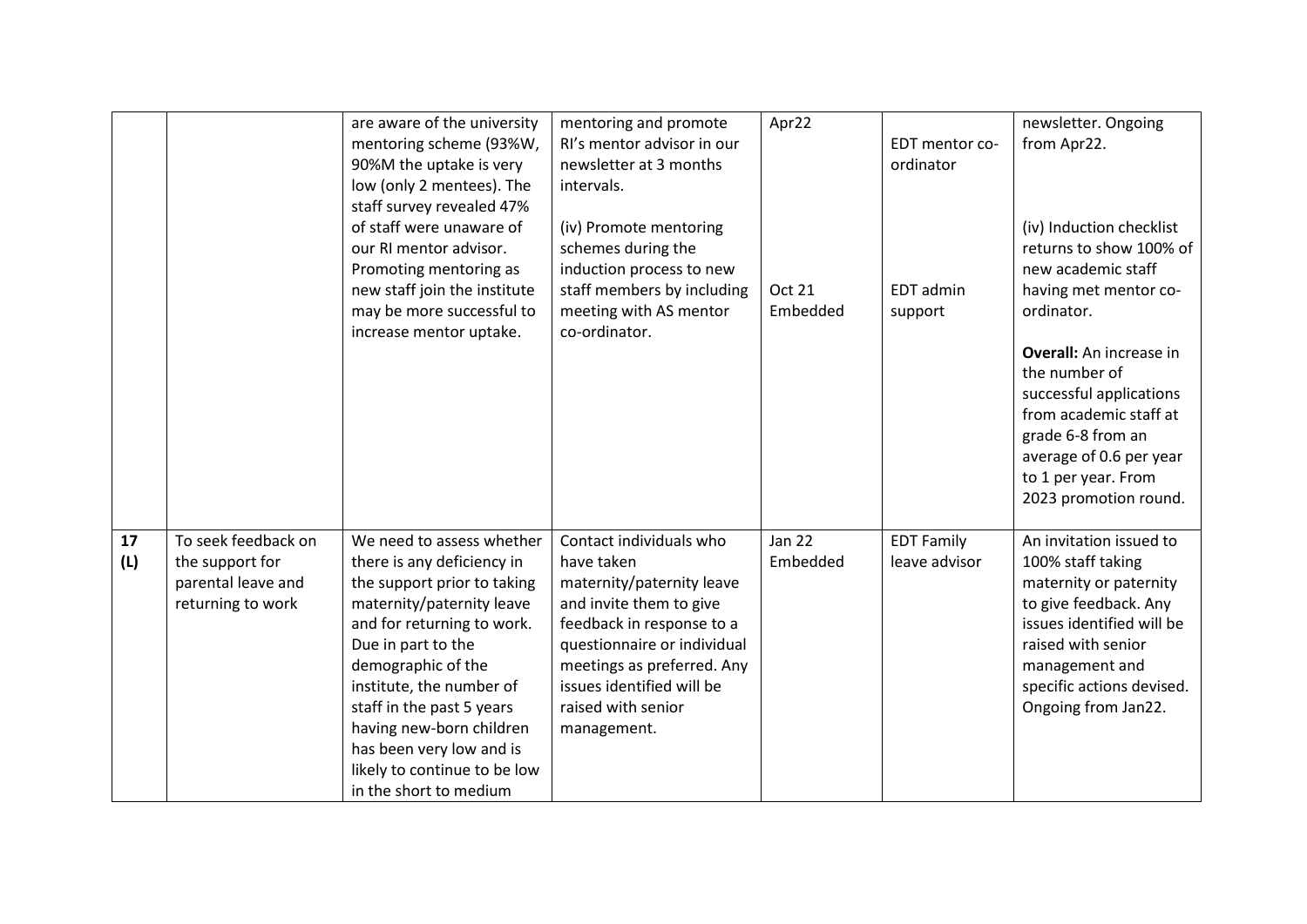|           |                                                                           | term. Therefore, survey<br>questions or focus groups<br>are not applicable to<br>capture feedback on the<br>experience of taking<br>maternity/paternity leave<br>and the support for<br>returning to work.         |                                                                                                                                                                                                                                                                                                      |                                                              |                                                                                       |                                                                                                                                                                                                                                                                                                    |
|-----------|---------------------------------------------------------------------------|--------------------------------------------------------------------------------------------------------------------------------------------------------------------------------------------------------------------|------------------------------------------------------------------------------------------------------------------------------------------------------------------------------------------------------------------------------------------------------------------------------------------------------|--------------------------------------------------------------|---------------------------------------------------------------------------------------|----------------------------------------------------------------------------------------------------------------------------------------------------------------------------------------------------------------------------------------------------------------------------------------------------|
|           | <b>3ii Recruitment</b>                                                    |                                                                                                                                                                                                                    |                                                                                                                                                                                                                                                                                                      |                                                              |                                                                                       |                                                                                                                                                                                                                                                                                                    |
| 18<br>(M) | <b>Review Rowett</b><br>Institute resource<br>centre on our AS<br>webpage | Our AS webpage can be a<br>reference point which<br>demonstrates our<br>commitment and actions in<br>respect of equality and<br>diversity to people seeking<br>a position or studentship at<br>the RI.             | Ensure content is<br>continually updated with<br>relevant information<br>including family leave<br>policies, flexible working<br>and the most up to date<br>workload model. Maintain<br>awareness of importance<br>of inclusivity and gender<br>and ethnicity balance in<br>text and visual material | Bi-monthly<br>review after<br>initial overhaul<br>in Nov 21. | <b>EDT Staff and</b><br><b>ECR resource</b><br>group leads,<br>media co-<br>ordinator | 90% of newly recruited<br>staff, visiting the<br>resource centre and<br>indicating it was useful<br>in a post-recruitment<br>survey.<br>75% of respondents<br>indicate this has been a<br>useful development in<br>the impact section of<br>the annual staff and<br>student surveys, from<br>2022. |
| 19<br>(H) | Reduce unconscious<br>bias in recruitment<br>process.                     | Unconscious bias is difficult<br>to overcome, requiring<br>frequent reinforcement.<br>This will help to reduce<br>unconscious bias in<br>interview panels and<br>ensure equality for all in<br>recruitment process | A specific seminar on<br>unconscious bias will be<br>run biennially in the RI.<br>All interview chairs will<br>check with Admin support<br>to confirm interview<br>panellist has either<br>attended an unconscious<br>bias seminar within the last                                                   | <b>Nov 21</b>                                                | <b>EDT Admin</b><br>support, HR<br>partner,<br>Interview panel<br>chair               | Staff attendance at<br>unconscious bias<br>seminar will be<br>recorded and feedback<br>requested.<br>Data from admin<br>support to show all staff<br>on interview panels will<br>have received                                                                                                     |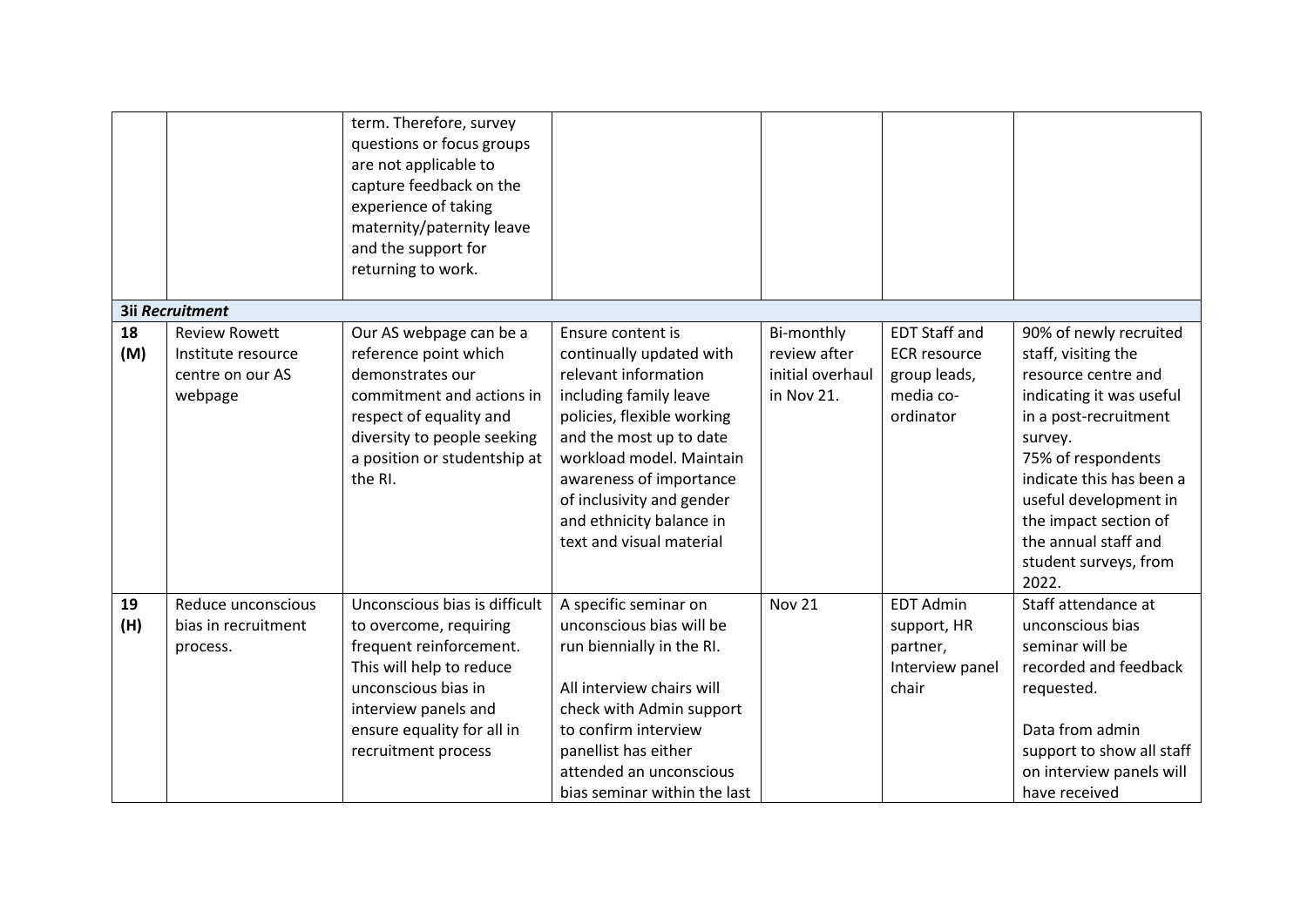|           |                                                                          |                                                                                                                                                                                                                          | 2 years or has viewed<br>training videos on EDT<br>resources page within the<br>last year.<br>We will ask HR to confirm<br>with interview chairs<br>unconscious bias training<br>has been received.                                                                                                                                                                                                                                                                           |               |              | unconscious bias<br>information. By Oct22<br>and data reviewed<br>annually by EDT co-<br>leads.        |
|-----------|--------------------------------------------------------------------------|--------------------------------------------------------------------------------------------------------------------------------------------------------------------------------------------------------------------------|-------------------------------------------------------------------------------------------------------------------------------------------------------------------------------------------------------------------------------------------------------------------------------------------------------------------------------------------------------------------------------------------------------------------------------------------------------------------------------|---------------|--------------|--------------------------------------------------------------------------------------------------------|
| 20<br>(M) | Increase the number<br>of women on Teaching<br>and Research<br>contracts | We currently have no<br>women employed on T&R<br>contracts at any grade.<br>In 2018 there was a<br>significant number of<br>applications for lecturer<br>grade 7 position from<br>women, but none made<br>the shortlist. | i) As posts become<br>available, the director<br>will seek nominations<br>for suitably qualified<br>internal or external<br>female candidates to<br>approach and<br>encourage them to<br>apply.<br>ii) Ensure equal<br>representation of<br>genders on job<br>application shortlists,<br>or gain prior approval<br>from Director for<br>skewed short-lists<br>Use the recently<br>published (Women into<br>Science & Engineering<br>(WISE) guide to<br>ensure job advert text | Jan 22/Dec 25 | Director, HR | Our target is one or<br>more female staff<br>recruited to a T&R<br>position by Dec 25<br>(currently 0) |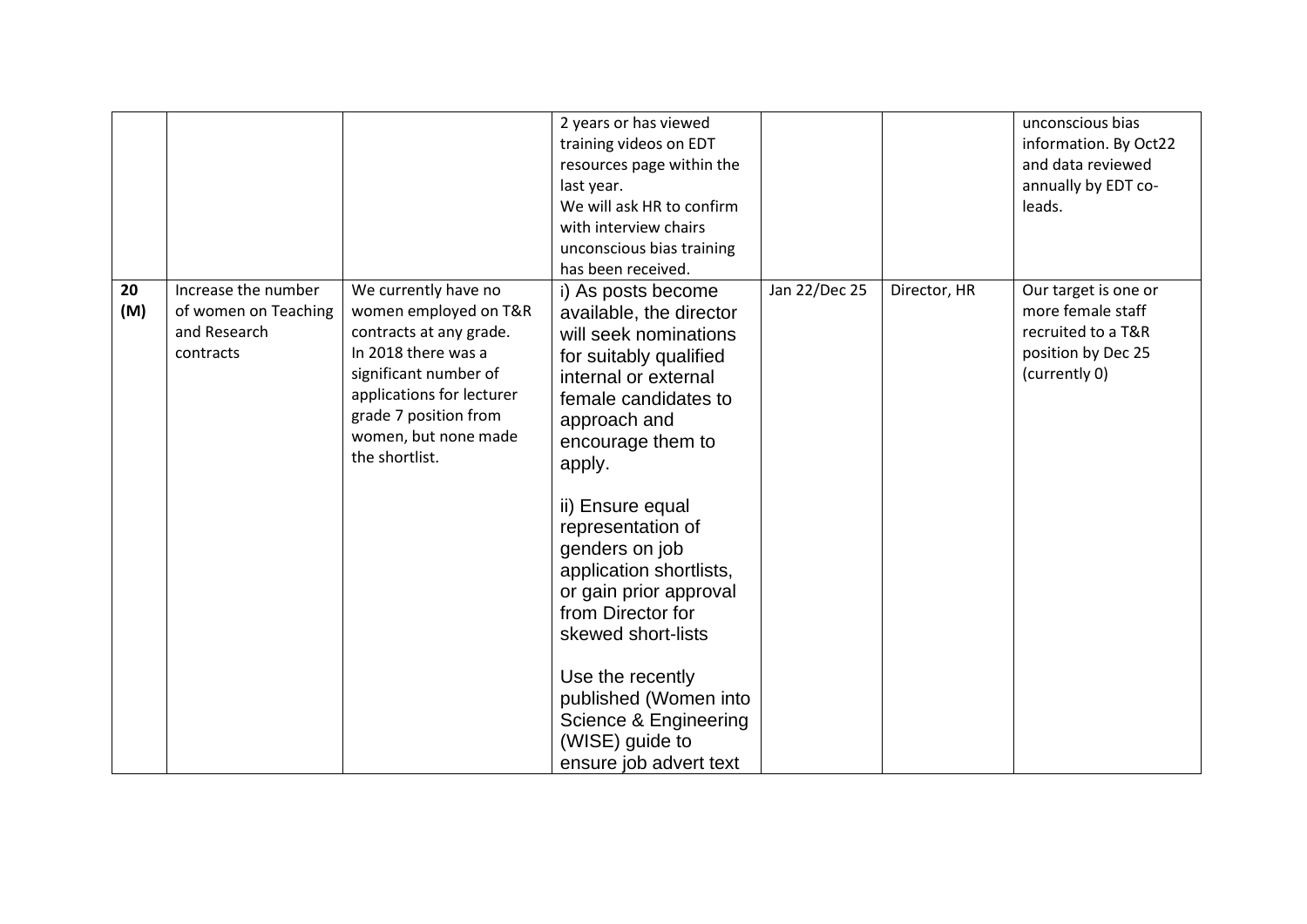|           |                                                                                                                       |                                                                                                                                                                                                                                               | is worded to avoid<br>gender bias<br>We will offer to cover<br>childcare costs for onsite<br>interviews or offer virtual<br>interviews via zoom or<br>Microsoft teams.                                                                                 |              |                  |                                                                                                                                                                                                                                                         |
|-----------|-----------------------------------------------------------------------------------------------------------------------|-----------------------------------------------------------------------------------------------------------------------------------------------------------------------------------------------------------------------------------------------|--------------------------------------------------------------------------------------------------------------------------------------------------------------------------------------------------------------------------------------------------------|--------------|------------------|---------------------------------------------------------------------------------------------------------------------------------------------------------------------------------------------------------------------------------------------------------|
|           | <b>3iii Enabling outreach opportunities</b>                                                                           |                                                                                                                                                                                                                                               |                                                                                                                                                                                                                                                        |              |                  |                                                                                                                                                                                                                                                         |
| 21<br>(M) | Promote and enable<br>participation in KE to<br>foster gender equality,<br>racial and ethnic<br>diversity in science. | KE plays a significant role in<br>promoting gender equality,<br>ethnic and racial diversity<br>in science. For staff,<br>involvement in KE activities<br>may promote inclusivity<br>and for students this is part<br>of the training process. | Disseminate opportunities<br>for involvement in KE<br>activities through a co-<br>ordinated approach via the<br>KE officer. Record KE<br>activities by the KE officer<br>to monitor gender, ethnic<br>and racial balance and<br>student participation. | Oct22/Sept23 | KE co-ordinator  | <b>Establishment of base</b><br>line data of staff and<br>student involvement in<br>KE activity together with<br>gender, ethnicity and<br>racial distribution of<br>participants. By Sept23.<br>Further actions<br>developed based on<br>data received. |
| 22        | Lobby HoS & director                                                                                                  | KE is vitally important for RI                                                                                                                                                                                                                | Lobby HoS for 1)                                                                                                                                                                                                                                       | Oct22        | EDT co-leads, KE | Recognition for PI's for                                                                                                                                                                                                                                |
| (M)       | for recognition for<br>involvement in KE                                                                              | in demonstrating the                                                                                                                                                                                                                          | recognition for academic<br>staff in workload model                                                                                                                                                                                                    | embedded     | coordinator,     | KE activities. in<br>workload model                                                                                                                                                                                                                     |
|           | activities                                                                                                            | impact of our research to<br>funders, particularly RESAS.                                                                                                                                                                                     | and recorded in each staff                                                                                                                                                                                                                             |              | Director.        | recorded in each staff                                                                                                                                                                                                                                  |
|           |                                                                                                                       | KE activity often occurs out                                                                                                                                                                                                                  | member's workload model                                                                                                                                                                                                                                |              |                  | member's workload                                                                                                                                                                                                                                       |
|           |                                                                                                                       | with normal working hours                                                                                                                                                                                                                     | statistics which are                                                                                                                                                                                                                                   |              |                  | model statistics. By Sept                                                                                                                                                                                                                               |
|           |                                                                                                                       | including weekends.<br>Currently staff and                                                                                                                                                                                                    | available at AR. 2) Support<br>staff to record KE activities                                                                                                                                                                                           |              |                  | 23                                                                                                                                                                                                                                                      |
|           |                                                                                                                       | students are not                                                                                                                                                                                                                              | in training record (annually                                                                                                                                                                                                                           |              |                  | Support staff to record<br>KE in training record                                                                                                                                                                                                        |
|           |                                                                                                                       | recognised for the                                                                                                                                                                                                                            | updated) and recognition                                                                                                                                                                                                                               |              |                  | and recognised via a                                                                                                                                                                                                                                    |
|           |                                                                                                                       | additional time and effort                                                                                                                                                                                                                    | for support staff via                                                                                                                                                                                                                                  |              |                  | contribution award or                                                                                                                                                                                                                                   |
|           |                                                                                                                       | in KE activities                                                                                                                                                                                                                              | contribution award or time                                                                                                                                                                                                                             |              |                  | time off in lieu. By Sept                                                                                                                                                                                                                               |
|           |                                                                                                                       |                                                                                                                                                                                                                                               | off in lieu. 3) Student                                                                                                                                                                                                                                |              |                  | 23                                                                                                                                                                                                                                                      |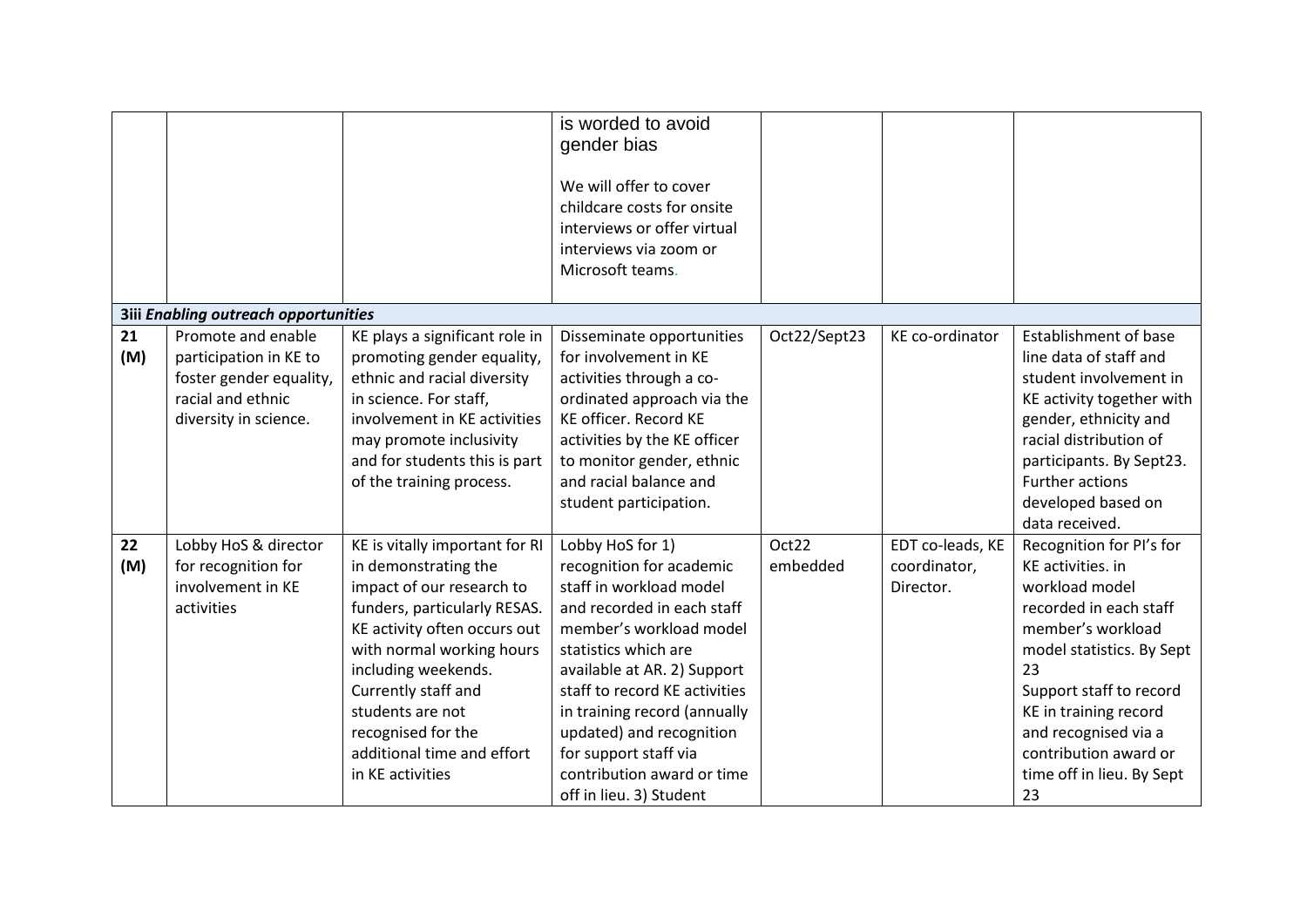|           |                                                                                |                                                                                                                                                                                                                                                                                            | involvement recorded in<br>database and recognition<br>of student involvement<br>with a prize for<br>commitment to KE<br>activities.                                                                           |                           |                                                                        | Students KE recorded in<br>database. Establish an<br>annual student prize<br>award for commitment<br>to KE activities. By Sept<br>23                                  |
|-----------|--------------------------------------------------------------------------------|--------------------------------------------------------------------------------------------------------------------------------------------------------------------------------------------------------------------------------------------------------------------------------------------|----------------------------------------------------------------------------------------------------------------------------------------------------------------------------------------------------------------|---------------------------|------------------------------------------------------------------------|-----------------------------------------------------------------------------------------------------------------------------------------------------------------------|
|           | 4. Improving visibility of female role models                                  |                                                                                                                                                                                                                                                                                            |                                                                                                                                                                                                                |                           |                                                                        |                                                                                                                                                                       |
| 23<br>(L) | We will aim for gender<br>balance of seminar<br>speakers.                      | As speakers are role<br>models for junior staff and<br>students the aim is to<br>achieve more consistent<br>gender balance. Over the<br>past 5yrs we have had a<br>wide annual variation in<br>numbers of M and F<br>speakers as gender balance<br>has not been consciously<br>considered. | Seminar co-ordinator will<br>record speaker gender.<br>This will be reviewed by<br>biannually with a reminder<br>to staff to staff inviting<br>speakers of the importance<br>of achieving a gender<br>balance. | <b>Jan 22</b><br>Embedded | Seminar co-<br>ordinators and<br><b>STEMM lecture</b><br>co-ordinators | Establish a consistent<br>distribution in gender of<br>invited speakers by<br>2024                                                                                    |
| 24<br>(L) | Record racial and<br>ethnic diversity of<br>seminar speakers                   | We have no data on the<br>racial and ethnic diversity<br>of speakers. A good<br>representation of a diverse<br>background of speakers<br>will serve as role models<br>for junior staff of non-<br>white background.                                                                        | Record speaker race-ethnic<br>background. Review<br>biannually and encourage<br>staff to invite speakers of<br>diverse backgrounds                                                                             | <b>Jan 22</b><br>Embedded | Seminar co-<br>ordinators and<br><b>STEMM lecture</b><br>co-ordinators | Seminar co-ordinator to<br>build database of<br>speakers including<br>gender and ethnicity,<br>reported annually to<br>EDT. Further action<br>based on data received. |
|           |                                                                                | 5. Mitigation of the impact of the disruption caused by CoVID                                                                                                                                                                                                                              |                                                                                                                                                                                                                |                           |                                                                        |                                                                                                                                                                       |
| 25<br>(H) | Monitoring the effects<br>of the COVID<br>pandemic on staff<br>performance and | The most recent staff<br>survey (Nov 20) indicates<br>some staff consider that<br>lockdown will have an                                                                                                                                                                                    | (i) Add section to the<br>annual review checklist<br>"Impact of lockdown on<br>research output and career                                                                                                      | Nov 21/Jan24              | Survey group<br>lead & EDT co-<br>leads                                | (i) 75% of staff survey<br>respondents indicate<br>support has been<br>discussed during AR.                                                                           |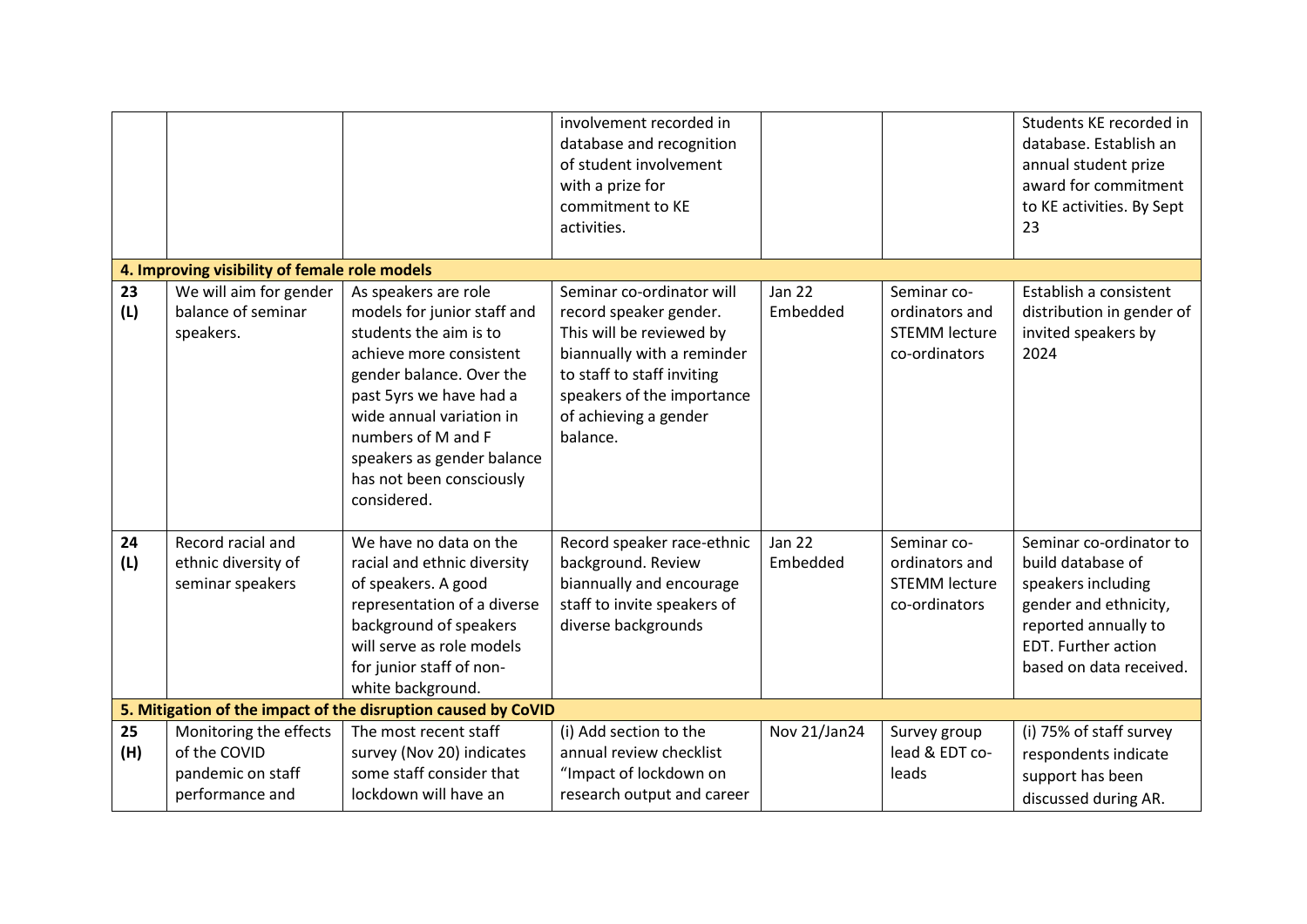|           | reporting outcomes to<br>IEC for further action                                                                        | impact on publication<br>output (more acute in men<br>compared to women -<br>16M:9F) or on promotion<br>prospects, particularly<br>women (46%F v 38%M).<br>The survey data has been<br>conveyed to senior<br>management for<br>discussion. It is important<br>that where possible<br>support is offered to abate<br>the potential negative<br>impact of the COVID<br>pandemic on career<br>progression. | progression" for 3 years to<br>ensure this issue is part of<br>discussion during AR.<br>(ii) Add questions to staff<br>and student surveys to<br>assess (1) if support has<br>been discussed and (2)<br>monitor the longevity of<br>the impact of COVID.                                     |                                        |                      | starting with the 2021<br>survey<br>(ii) Reported impact of<br>disruption due to COVID<br>on publication output<br>reduced from 25 to <5<br>staff and perceived<br>impact on career<br>progression reduced<br>to<10% for both men<br>and women. Between<br>2021-23 surveys. |  |
|-----------|------------------------------------------------------------------------------------------------------------------------|---------------------------------------------------------------------------------------------------------------------------------------------------------------------------------------------------------------------------------------------------------------------------------------------------------------------------------------------------------------------------------------------------------|----------------------------------------------------------------------------------------------------------------------------------------------------------------------------------------------------------------------------------------------------------------------------------------------|----------------------------------------|----------------------|-----------------------------------------------------------------------------------------------------------------------------------------------------------------------------------------------------------------------------------------------------------------------------|--|
|           | <b>6. Culture</b>                                                                                                      |                                                                                                                                                                                                                                                                                                                                                                                                         |                                                                                                                                                                                                                                                                                              |                                        |                      |                                                                                                                                                                                                                                                                             |  |
| 26<br>(H) | Change the perception<br>of the culture in RI and<br>create a welcoming,<br>inclusive and<br>supportive<br>environment | Although the culture of the<br>Institute has improved in<br>the years following the<br>move to the new building,<br>the most recent survey<br>data showed only ~50% of<br>staff thought the institute<br>either welcoming (45%<br>(22)W, 58% (15)M, 23%<br>(3) PNTA), inclusive (47%<br>23)W, 50% (13)M, 23%<br>(3) PTNA) or sociable (51%<br>(25)W, 46% (12)M, 23%<br>(3) PNTA) with 18%               | Develop the remit of the<br>social committee and<br>introduce more social<br>events in consultation with<br>staff suggestions. Establish<br>events into an annual<br>social calendar, starting<br>with events suitable for<br>'remote' participation as<br>required when still<br>necessary. | Jan 22-Sept 22<br>Reviewed<br>annually | Social group<br>lead | An increase in staff<br>perceiving the institute<br>to be welcoming from<br>50% to 70% and a<br>reduction in perception<br>of cliqueness from 18%<br>to 5%. Assessed in staff<br>and student surveys by<br>Oct 2023                                                         |  |